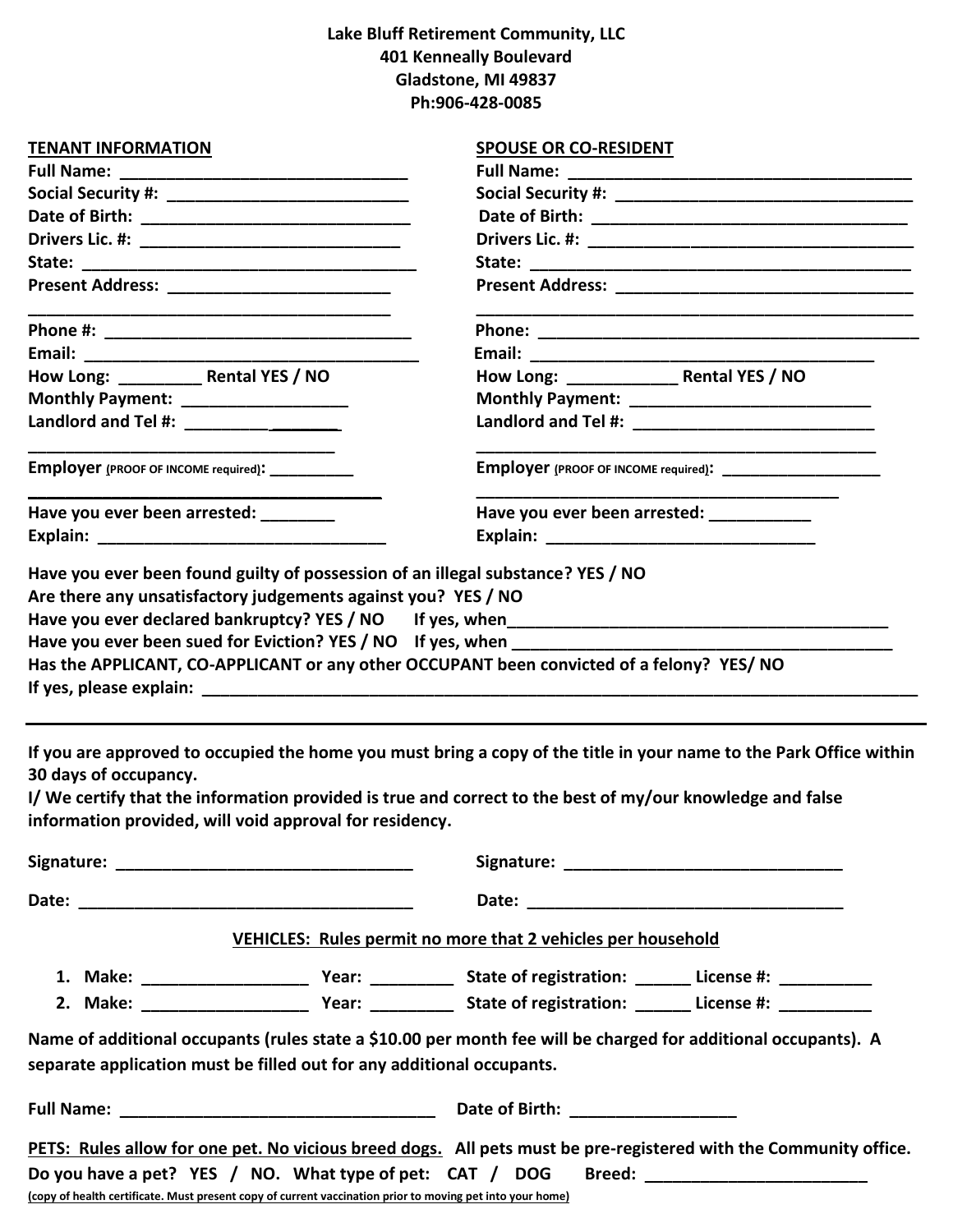# **CREDIT REFERENCES:**

|                                                                                                                                                                                                                                                                                                                                                                                                             | <b>PERSONAL REFERENCE (Non-Relative)</b> |  |  |  |  |  |
|-------------------------------------------------------------------------------------------------------------------------------------------------------------------------------------------------------------------------------------------------------------------------------------------------------------------------------------------------------------------------------------------------------------|------------------------------------------|--|--|--|--|--|
|                                                                                                                                                                                                                                                                                                                                                                                                             |                                          |  |  |  |  |  |
|                                                                                                                                                                                                                                                                                                                                                                                                             |                                          |  |  |  |  |  |
| PERSONAL REFERENCE (Relative)                                                                                                                                                                                                                                                                                                                                                                               |                                          |  |  |  |  |  |
|                                                                                                                                                                                                                                                                                                                                                                                                             |                                          |  |  |  |  |  |
|                                                                                                                                                                                                                                                                                                                                                                                                             |                                          |  |  |  |  |  |
|                                                                                                                                                                                                                                                                                                                                                                                                             |                                          |  |  |  |  |  |
|                                                                                                                                                                                                                                                                                                                                                                                                             |                                          |  |  |  |  |  |
|                                                                                                                                                                                                                                                                                                                                                                                                             | <b>EMERGENCY CONTACT</b>                 |  |  |  |  |  |
|                                                                                                                                                                                                                                                                                                                                                                                                             |                                          |  |  |  |  |  |
|                                                                                                                                                                                                                                                                                                                                                                                                             |                                          |  |  |  |  |  |
|                                                                                                                                                                                                                                                                                                                                                                                                             |                                          |  |  |  |  |  |
|                                                                                                                                                                                                                                                                                                                                                                                                             |                                          |  |  |  |  |  |
| Applicant(s) will agree with and sign that they understand have received and will follow the Park Rules and<br>Regulations. Applicant(s) understand that lot rent may increase and agrees to pay the increase. APPLICANT<br>UNDERSTANDS THAT LAKE BLUFF RETIREMENT COMMUNITY IS A 55 & OVER COMMUNITY AND AT LEAST ONE<br>RESIDENT IN YOUR HOME MUST BE AGE 55 AND NO APPLICANT CAN BE UNDER THE AGE OF 40. |                                          |  |  |  |  |  |
| All the information is true, accurate and complete to the best of applicants' knowledge. Park Management<br>reserves the right to deny residency if information is not accurately represented. APPLICANTS WILL NOT<br>PURCHASE OR OCCUPY SAID HOME WITHOUT FIRST RECEIVING PARK APPROVAL.                                                                                                                   |                                          |  |  |  |  |  |
|                                                                                                                                                                                                                                                                                                                                                                                                             |                                          |  |  |  |  |  |
|                                                                                                                                                                                                                                                                                                                                                                                                             |                                          |  |  |  |  |  |
|                                                                                                                                                                                                                                                                                                                                                                                                             |                                          |  |  |  |  |  |
|                                                                                                                                                                                                                                                                                                                                                                                                             |                                          |  |  |  |  |  |
|                                                                                                                                                                                                                                                                                                                                                                                                             |                                          |  |  |  |  |  |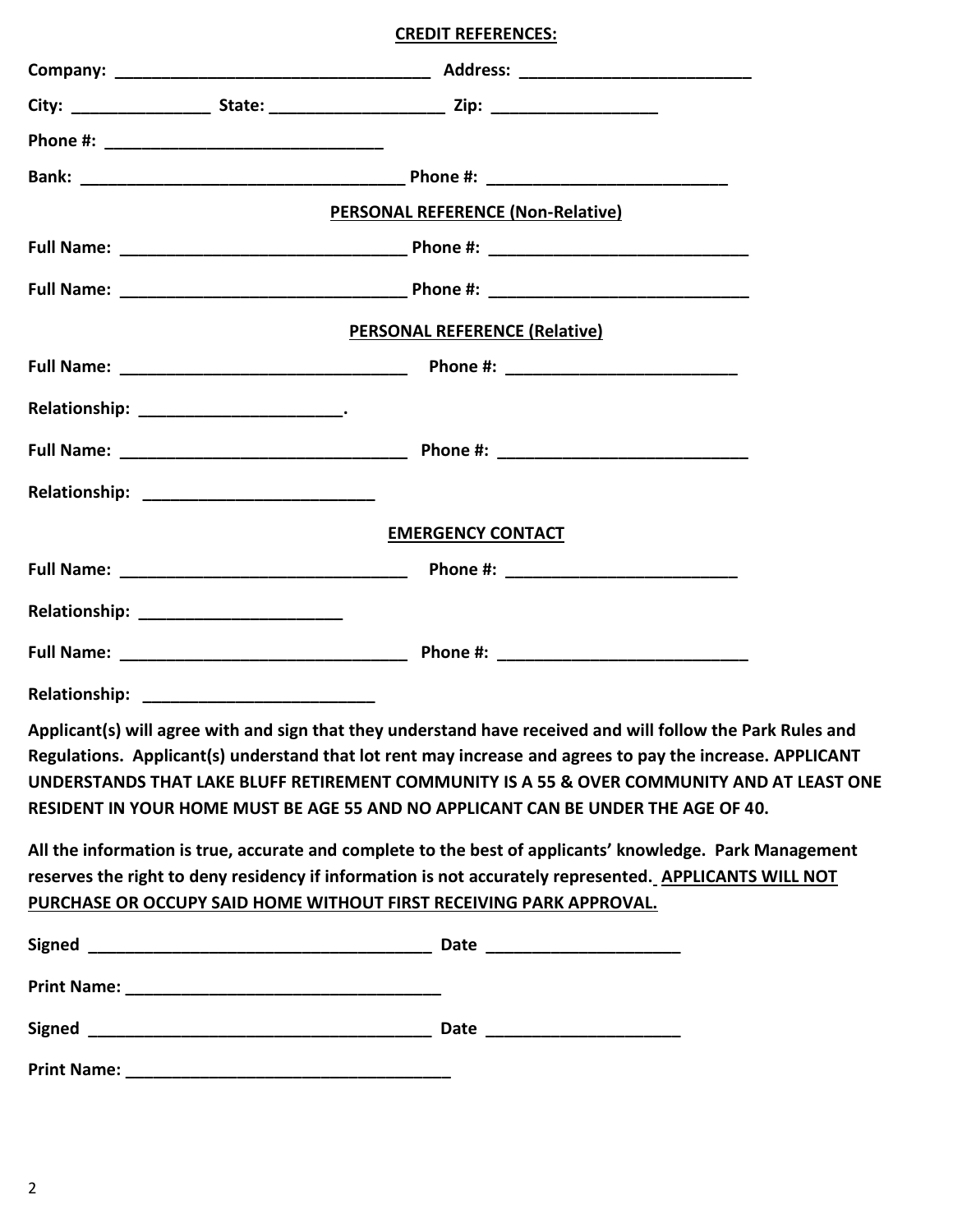# **PRIVACY POLICY**

# **What this Privacy Policy Covers:**

This Privacy Policy covers our treatment of nonpublic personally identifiable information that we collect when you, the "customer" or "consumer", apply to rent a lot from us. This policy also covers our treatment of any nonpublic personally identifiable information that our business partners share with us.

This policy does not apply to the practices of nonaffiliated of our mobile home community.

### Information Collection and Use:

We collect nonpublic personal information about you from the following sources:

\_\_\_\_\_\_\_\_\_\_\_\_\_\_\_\_\_\_\_\_\_\_\_\_\_\_\_\_\_\_\_\_\_\_ \_\_\_\_\_\_\_\_\_\_\_\_\_\_\_\_\_\_\_\_\_\_\_\_\_

\_\_\_\_\_\_\_\_\_\_\_\_\_\_\_\_\_\_\_\_\_\_\_\_\_\_\_\_\_\_\_\_\_\_ \_\_\_\_\_\_\_\_\_\_\_\_\_\_\_\_\_\_\_\_\_\_\_\_\_

Information we receive from you on application or other forms;

Information about your transactions with us, our affiliates, or others;

Information we receive from a consumer-reporting agency.

#### Information Sharing and Disclosure:

We do not disclose any nonpublic personal information about our tenants or former tenants to anyone, except as permitted by law.

### Confidentiality and Security:

We restrict to nonpublic personal information about you to those companies who need to know that information to provide products or services to you. We maintain physical, electronic, and procedural safeguards that comply with federal standards to guard your nonpublic personal information.

Written consent, signed by you, must be received by park management before any information will be released.

By signing below, I acknowledge that LAKE BLUFF RETIREMENT COMMUNITY has provided me with a copy of its Privacy Policy.

Signature Date

Signature Date Date